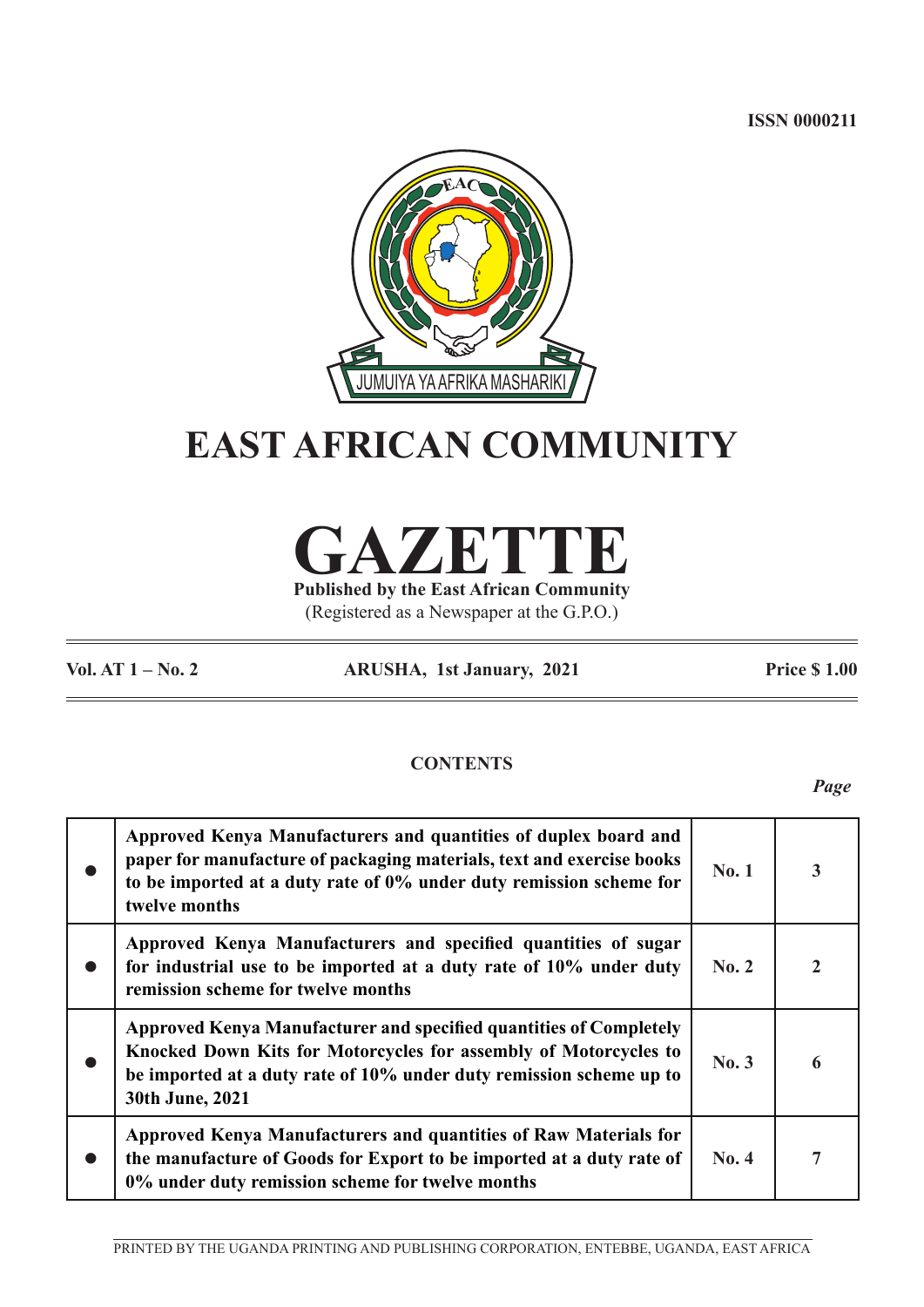| Approved Kenya Manufacturer and quantities of inputs for the<br>manufacture of footwear to be imported at a duty rate of 0% under<br>duty remission scheme for twelve months                                                             | No. 5         | 9  |
|------------------------------------------------------------------------------------------------------------------------------------------------------------------------------------------------------------------------------------------|---------------|----|
| Approved Kenya Manufacturer and quantities of inputs for the<br>manufacture of textile (Garments) to be imported at a duty rate of 0%<br>under the duty remission scheme for twelve months                                               | No. 6         | 10 |
| Approved Kenya Manufacturer and quantities of Raw Materials for<br>the manufacture of Automotive Filters to be imported at a duty rate of<br>0% under the duty remission scheme for twelve months                                        | No. 7         | 11 |
| Approved Kenya Manufacturers and quantities of Raw Materials for<br>the manufacture of Leaf Springs to be imported at a duty rate of 0%<br>under the duty remission scheme for twelve months                                             | <b>No. 8</b>  | 12 |
| Approved Kenya Manufacturer and quantities of inputs for the<br>manufacture of Baby Diapers and Sanitary Pads to be imported at a<br>duty rate of 0% under the duty remission scheme for twelve months                                   | No. 9         | 13 |
| Approved Kenya Manufacturer and quantities of inputs for the<br>manufacture of essential medical products and supplies - Face/Surgical<br>Masks to be imported at a duty rate of 0% under duty remission scheme<br>up to 30th June, 2021 | <b>No. 10</b> | 14 |
| Approved Kenya Manufacturer and quantities of Wheat Grain for the<br>manufacture of Wheat Flour, Bran and Pollard to be imported at a<br>duty rate of 10% under duty remission scheme up to 30th June, 2021                              | <b>No. 11</b> | 15 |
| Approved Kenya Manufacturers and quantities of inputs for the<br>manufacture of Pesticides & Insecticides to be imported at a duty rate<br>of 0% under the duty remission scheme for twelve months                                       | No. 12        | 16 |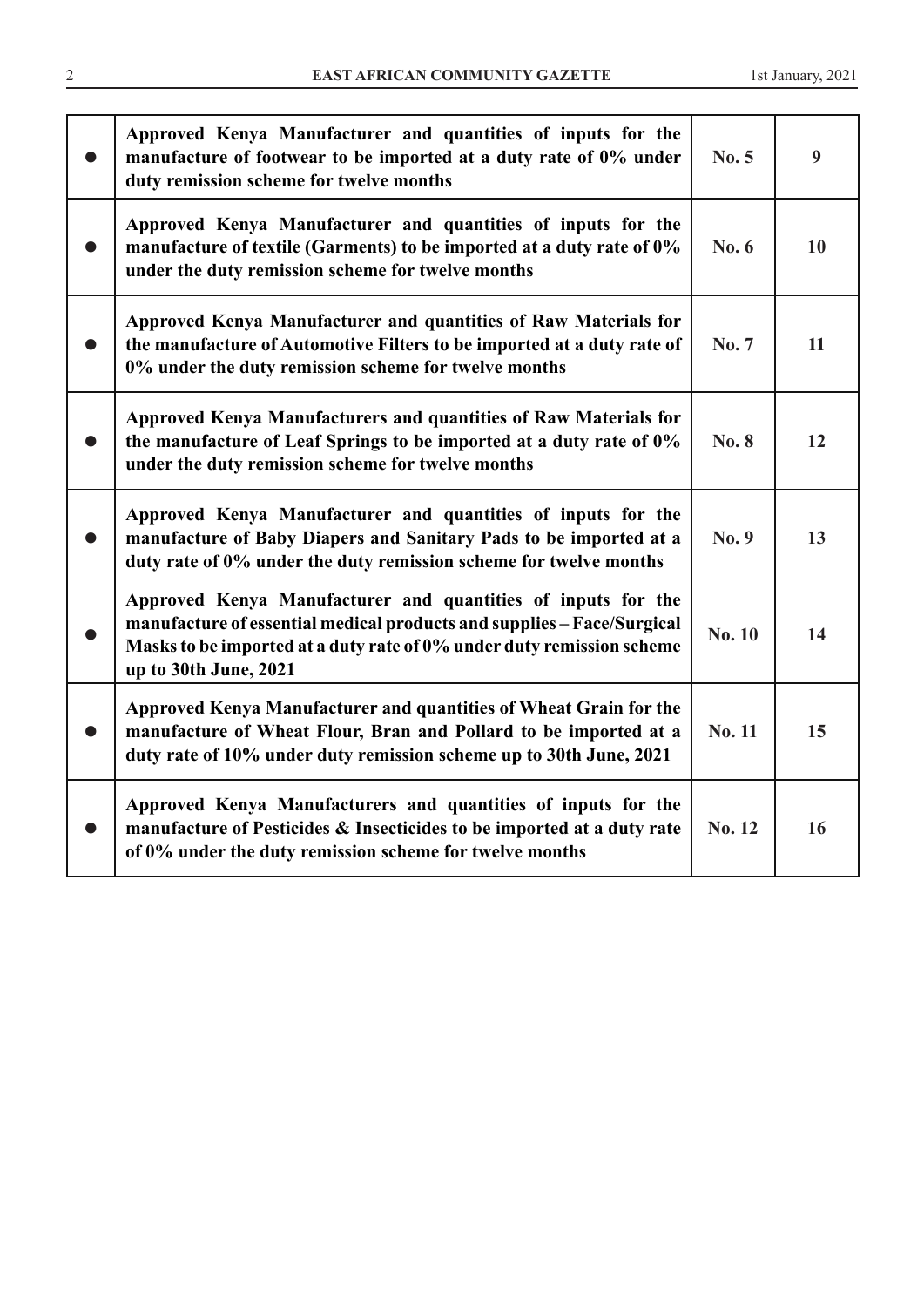Legal Notice No.EAC/1/2021.

#### **THE EAST AFRICAN COMMUNITY CUSTOMS MANAGEMENT ACT 2004**

## **LEGAL NOTICE**

IN EXERCISE of the powers conferred upon the Council of Ministers by section 140 of the East African Community Customs Management Act 2004, the Council of Ministers has approved the following manufacturers to import the specified quantities of duplex board and paper for the manufacture of packaging materials, exercise and text books under the Duty Remission Scheme.

# **APPROVED KENYA MANUFACTURERS AND QUANTITIES OF DUPLEX BOARD AND PAPER FOR MANUFACTURE OF PACKAGING MATERIALS, TEXT AND EXERCISE BOOKS TO BE IMPORTED AT A DUTY RATE OF 0% UNDER DUTY REMISSION SCHEME FOR TWELVE MONTHS**

| S/N            | <b>Company Name</b>                  | <b>Tariff No</b> | <b>Description</b>                    | <b>Quantity</b><br><b>Allocated in</b><br><b>Metric Tons</b><br>(MT) | <b>Finished Product</b>                  |
|----------------|--------------------------------------|------------------|---------------------------------------|----------------------------------------------------------------------|------------------------------------------|
|                |                                      | 4802.55.00       | Bond paper in reels                   | 2,000                                                                |                                          |
| 1              | Printwell Industries                 | 4802.56.00       | Bond paper in sheets                  | 200                                                                  | Text books                               |
|                | Limited                              | 4810.19.00       | Cover board                           | 300                                                                  |                                          |
|                |                                      | 4810.92.00       | Folding box/Duplex Board              | 3,000                                                                | Packaging unit boxes                     |
|                | Modern Litho-                        | 4810.92.00       | Folding boxboard paper                | 200                                                                  |                                          |
| $\overline{2}$ | graphic (Kenya)                      | 4810.92.00       | Duplex board paper                    | 200                                                                  | Text books                               |
|                | Limited                              | 4802.55.00       | woodfree paper                        | 2,000                                                                |                                          |
|                | Safari Statio-<br>ners(K) Limited    | 4801.00.90       | Newsprint                             | 3,000                                                                |                                          |
|                |                                      | 4810.92.00       | Duplex board                          | 700                                                                  |                                          |
| 3              |                                      | 4802.55.00       | Woodfree paper                        | 3,000                                                                | Exercise books                           |
|                |                                      | 4802.57.00       | MG cover paper                        | 600                                                                  |                                          |
|                |                                      | 4802.58.00       | Manila paper                          | 300                                                                  |                                          |
|                |                                      | 4810.92.00       | Duplex board                          | 2,500                                                                |                                          |
| 4              | Pressmaster Africa<br>Limited        | 4810.92.00       | Folding box board                     | 1,750                                                                | Unit boxes                               |
|                |                                      | 4810.92.00       | Coated kraft back                     | 2,500                                                                |                                          |
|                |                                      | 4810.92.00       | Duplex board                          | 1,000                                                                |                                          |
| 5              | Kartasi Industries<br>Limited        | 4802.55.00       | Woodfree paper                        | 3,500                                                                | <b>Exercise</b> books                    |
|                |                                      | 4801.00.90       | Newsprint                             | 1,000                                                                |                                          |
| 6              | Multi packaging<br>Limited(Printpak) | 4810.92.00       | Duplex board                          | 2,000                                                                | Cartons                                  |
| 7              | The Regal Press<br>Kenya Limited     | 4810.92.00       | Duplex board and folding box<br>board | 250                                                                  | Pharmaceutical packag-<br>ing unit boxes |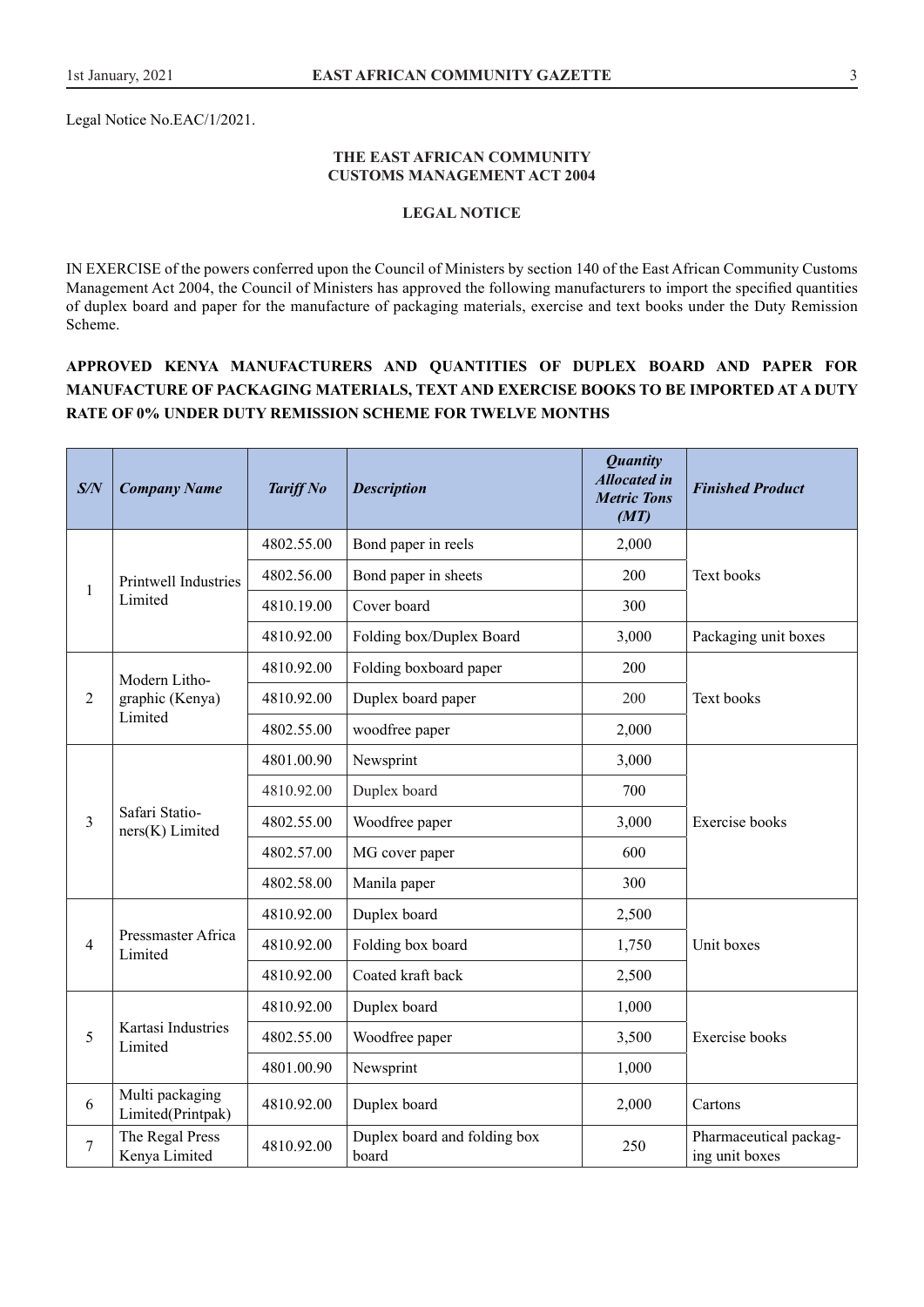| S/N | <b>Company Name</b>                 | <b>Tariff No</b> | <b>Description</b>   | <b>Quantity</b><br><b>Allocated in</b><br><b>Metric Tons</b><br>(MT) | <b>Finished Product</b> |
|-----|-------------------------------------|------------------|----------------------|----------------------------------------------------------------------|-------------------------|
|     |                                     | 4801.00.90       | Newsprint paper      | 2,000                                                                | <b>Exercise</b> books   |
| 8   | Elite Offset Ltd                    | 4802.57.00       | Woodfree paper       | 2,000                                                                |                         |
|     |                                     | 4810.92.00       | Duplex Board         | 700                                                                  | Unit boxes              |
|     |                                     | 4802.58.00       | Cover paper(Manilla) | 600                                                                  | <b>Exercise</b> books   |
|     | Kenafric Manufac-<br>turing Limited | 4801.00.90       | Newsprint paper      | 12,000                                                               |                         |
|     |                                     | 4802.55.00       | Woodfree paper       | 6000                                                                 |                         |
| 9   |                                     | 4810.92.00       | Duplex Board         | 400                                                                  | Exercise books          |
|     |                                     | 4810.29.00       | Cover board          | 400                                                                  |                         |
|     |                                     | 4802.58.00       | Manilla paper        | 100                                                                  |                         |
|     |                                     | 4802.57.00       | MG cover paper       | 600                                                                  |                         |
|     |                                     | 4801.00.90       | Newsprint paper      | 150                                                                  |                         |
|     |                                     | 4802.58.00       | Manilla Board        | 40                                                                   | Exercise books          |
| 10  | National printing<br>press ltd      | 4802.55.00       | woodfree paper       | 250                                                                  |                         |
|     |                                     | 4810.92.00       | Duplex board         | 25                                                                   |                         |
|     |                                     | 4810.92.00       | Duplex board         | 150                                                                  | Packaging unit boxes    |

# **HON. DR. VINCENT BIRUTA**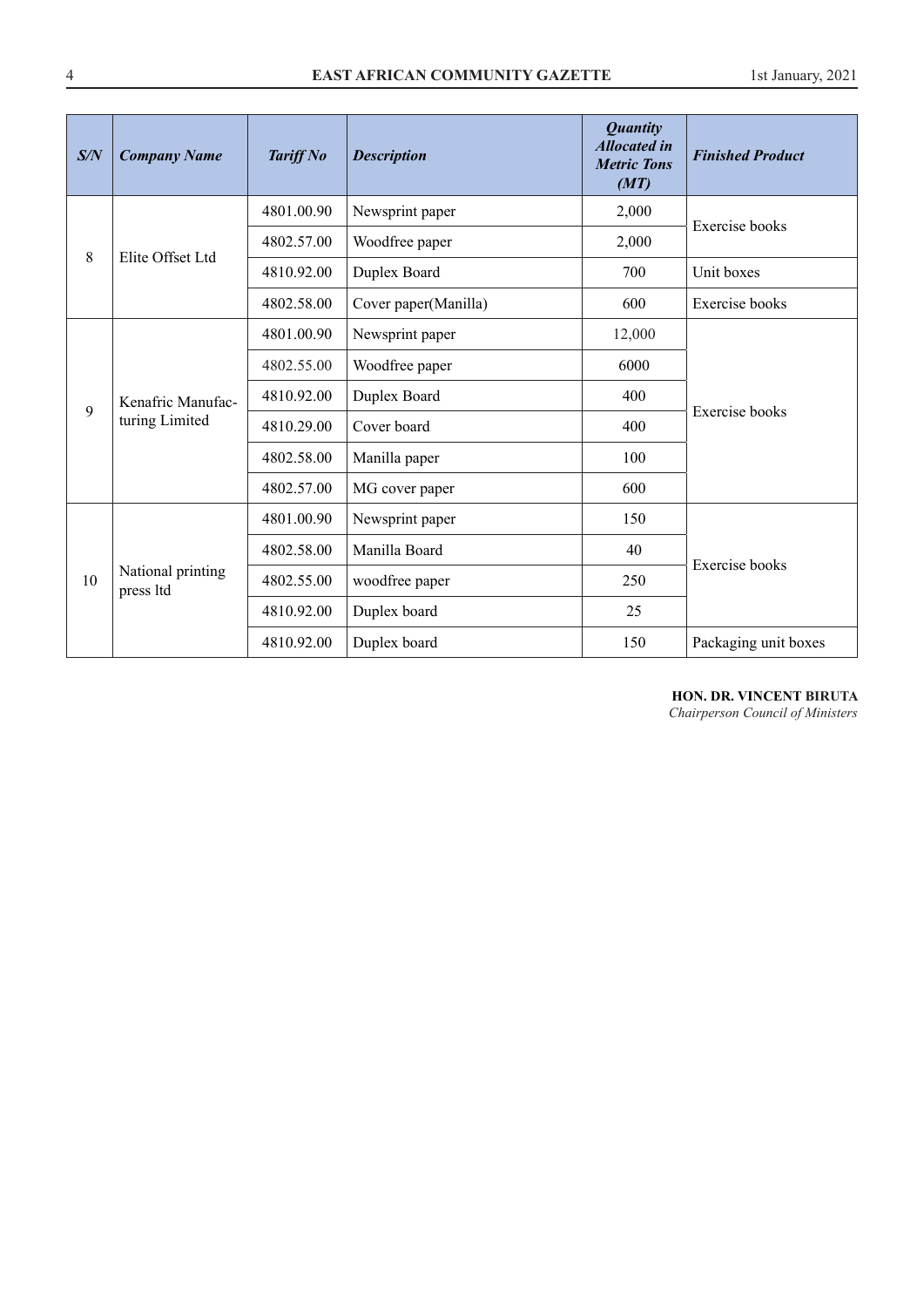Legal Notice No.EAC/2/2021.

# **THE EAST AFRICAN COMMUNITY CUSTOMS MANAGEMENT ACT 2004**

# **LEGAL NOTICE**

IN EXERCISE of the powers conferred upon the Council of Ministers by section 140 of the East African Community Customs Management Act 2004, the Council of Ministers has approved the following Manufacturers to import specified quantities of sugar for industrial use under the Duty Remission Scheme.

#### **APPROVED KENYA MANUFACTURERS AND QUANTITIES OF SUGAR FOR INDUSTRIAL USE TO BE IMPORTED AT A DUTY RATE OF 10% FOR TWELVE MONTHS**

| S/N            | <b>Company Name</b>                            | <b>Tariff No</b> | <b>Description</b>       | <b>Quantity</b><br><b>Allocated in</b><br><b>Metric Tons</b><br>(MT) | <b>Finished Product</b>                                                                                                                                                                                                          |
|----------------|------------------------------------------------|------------------|--------------------------|----------------------------------------------------------------------|----------------------------------------------------------------------------------------------------------------------------------------------------------------------------------------------------------------------------------|
| $\mathbf{1}$   | <b>Bidco Africa</b><br>Limited                 | 1701.99.10       | Sugar for industrial use | 1,500                                                                | Carbonated soft drinks, energy<br>drinks, juice drinks                                                                                                                                                                           |
| $\overline{2}$ | <b>Bidcoro Africa</b><br>Limited               | 1701.99.10       | Sugar for industrial use | 130                                                                  | Suntop softdrinks and Sunquick<br>concentrate                                                                                                                                                                                    |
| 3              | <b>Equator Bottlers</b><br>Limited             | 1701.99.10       | Sugar for industrial use | 10,000                                                               | Carbonated soft drinks and Juices                                                                                                                                                                                                |
| $\overline{4}$ | <b>Sunny Processors</b><br>Ltd                 | 1701.99.10       | Sugar for industrial use | 300                                                                  | Juice/Soft drinks                                                                                                                                                                                                                |
| 5              | Tri clover<br>Industries (K)<br>Limited        | 1701.99.10       | Sugar for industrial use | 1,000                                                                | Icing Sugar/Caster sugar, Tomato<br>sauces, Tomato Ketchup, Hot<br>&sweet sauce, Lime cordilas, Rose<br>sherbet, Cordial juices, Jelly<br>crystals, Peanut butters, Drinking<br>chocolate, Cocoa powders, Jams/<br>powder juices |
| 6              | Elys Chemical<br><b>Industries Limited</b>     | 1701.99.10       | Sugar for industrial use | 250                                                                  | Medicaments                                                                                                                                                                                                                      |
| 7              | Mars Wrigley<br>Confectionery<br>Kenya Limited | 1701.99.10       | Sugar for industrial use | 6,500                                                                | Chewing gum and Bubble gum                                                                                                                                                                                                       |
| 8              | Patco Industries<br>Ltd                        | 1701.99.10       | Sugar for industrial use | 6,000                                                                | Hard boiled candices<br>&Lollipos,Compressed<br>tablets, Bubble gum<br>&chewing gum, Icing&caster<br>sugar, Toffees, Powder flavoured<br>drink                                                                                   |
| 9              | Regal<br>Pharmaceuticals<br>Ltd                | 1701.99.10       | Sugar for industrial use | 250                                                                  | Human medicines, nutritionals<br>&Food supplements                                                                                                                                                                               |
| 10             | GlaxoSmithKline<br>Limited                     | 1701.99.10       | Sugar for industrial use | 1,500                                                                | Medicaments, Health drinks-<br>(Nutritionals & food supplements)                                                                                                                                                                 |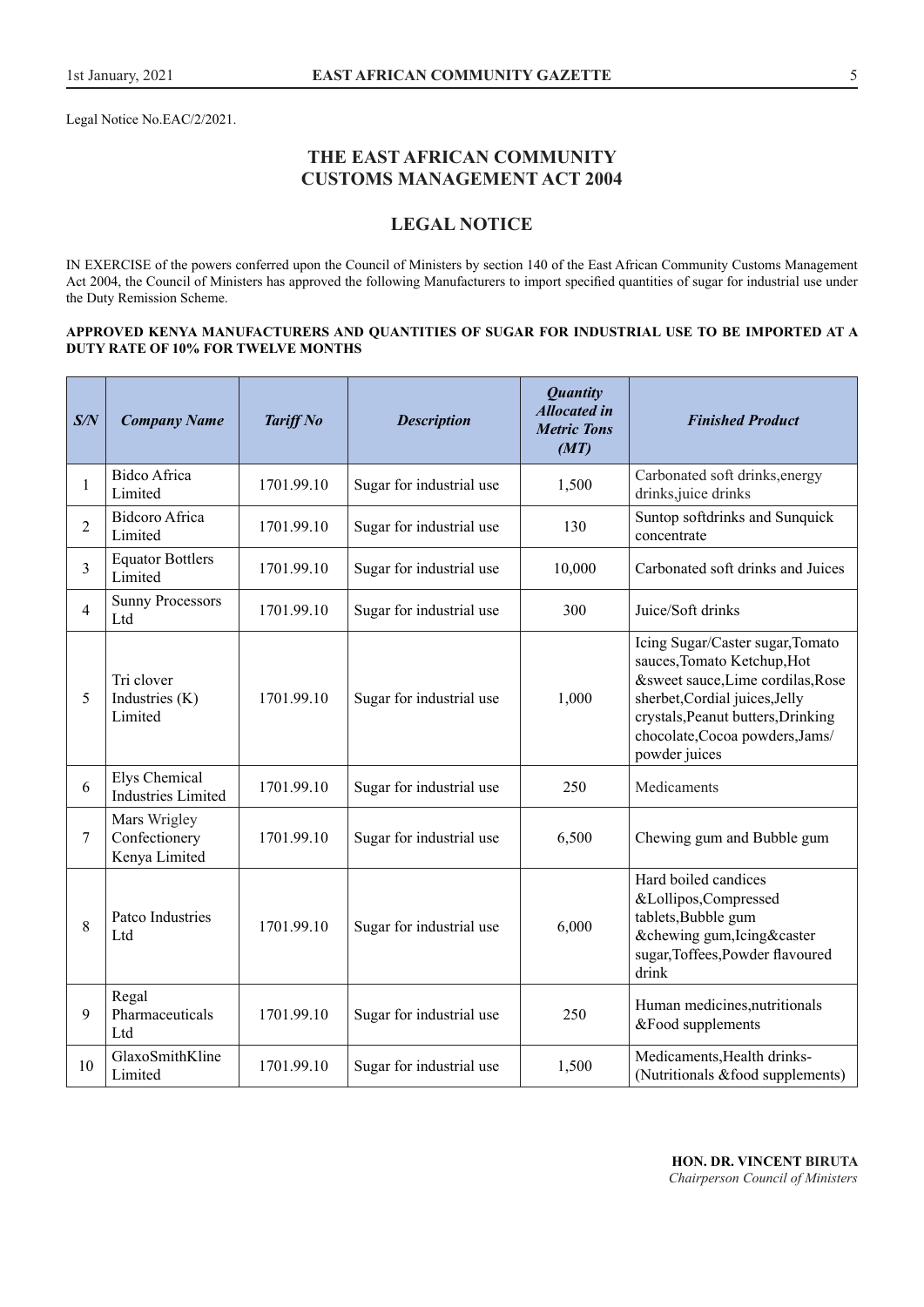Legal Notice No.EAC/3/2021.

#### **THE EAST AFRICAN COMMUNITY CUSTOMS MANAGEMENT ACT 2004**

## **LEGAL NOTICE**

IN EXERCISE of the powers conferred upon the Council of Ministers by section 140 of the East African Community Customs Management Act 2004, the Council of Ministers has approved the following Manufacturer to import specified quantities of Completely Knocked Down Kits for Motorcycles for assembly of Motorcycles under the Duty Remission Scheme.

# **APPROVED KENYA MANUFACTURER AND QUANTITIES OF COMPLETELY KNOCKED DOWN KITS FOR MOTORCYCLES FOR ASSEMBLY OF MOTORCYCLES TO BE IMPORTED AT A DUTY RATE OF 10% UP TO 30TH JUNE, 2021**

| $\mid S/N$ | <b>Company Name</b>           | <b>Tariff No</b> | <b>Description</b>                               | <i><b>Quantity</b></i><br><b>Allocated in</b><br><b>Units</b> | <b>Finished</b><br><b>Product</b> |
|------------|-------------------------------|------------------|--------------------------------------------------|---------------------------------------------------------------|-----------------------------------|
|            | Kanos Kenya Motors<br>Co. LTD | 8711.20.90       | Completely Knocked Down Kits for<br>Motor Cycles | 3,000                                                         | Motorcycles                       |

# **HON. DR. VINCENT BIRUTA**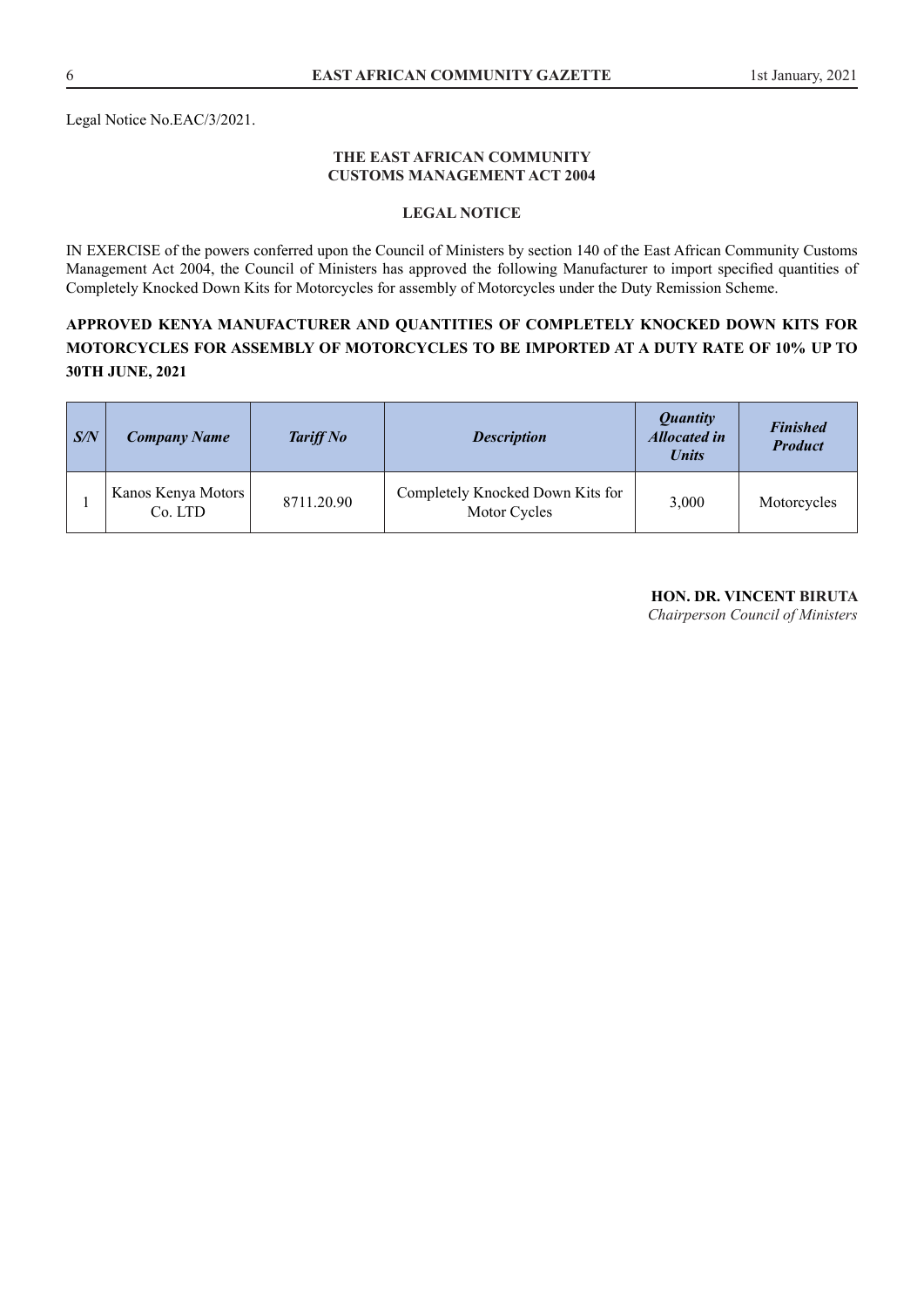Legal Notice No.EAC/4/2021.

## **THE EAST AFRICAN COMMUNITY CUSTOMS MANAGEMENT ACT 2004**

## **LEGAL NOTICE**

IN EXERCISE of the powers conferred upon the Council of Ministers by section 140 of the East African Community Customs Management Act 2004, the Council of Ministers has approved the following manufacturers to import specified quantities of raw materials for manufacture of goods for export at a duty rate of 0% under the Duty Remission Scheme.

## **APPROVED KENYA MANUFACTURERS AND QUANTITIES OF RAW MATERIALS FOR THE MANUFACTURE OF GOODS FOR EXPORT TO BE IMPORTED AT A DUTY RATE OF 0% FOR TWELVE MONTHS.**

| S/N            | <b>Company Name</b>                    | <b>Tariff No</b> | <b>Description</b>             | <b>Quantity</b><br><b>Allocated in</b><br><b>Metric Tons</b><br>(MT) | <b>Finished Product</b>                     |
|----------------|----------------------------------------|------------------|--------------------------------|----------------------------------------------------------------------|---------------------------------------------|
| 1              | Modern Lithographic                    | 4821.90.00       | Label paper                    | 100                                                                  | Printed labels                              |
|                | (Kenya) Limited                        | 4810.92.00       | Duplex Board paper             | 100                                                                  | Sleeves                                     |
|                |                                        | 3214.10.00       | Lining Compound                | 30                                                                   |                                             |
| 2              | Nampak Kenya Limited                   | 3208.10.00       | Lacquer                        | 26                                                                   | Complete cans and ends<br>for fruit canning |
|                |                                        | 7212.20.00       | Galvanised strip               | 42                                                                   |                                             |
|                |                                        | 8205.90.00       | Toggle levers                  | 8                                                                    | Drum for pineaple canning                   |
| $\mathfrak{Z}$ | Key Export Company Ltd                 | 4819.10.00       | Corrugated boxes               | 500                                                                  | Fruits & vegetables                         |
|                | Everflora Limited                      | 4819.10.00       | Corrugated cartons             | 315                                                                  | Fresh cut flowers                           |
| $\overline{4}$ |                                        | 4804.31.00       | <b>S.F.K Rolls</b>             | 100                                                                  |                                             |
| 5              | Lamorna Limited                        | 4819.10.00       | Standard flower boxes          | 300                                                                  | Flowers                                     |
|                | <b>Enkasiti Flower Growers</b>         | 4819.10.00       | Cartons                        | 350                                                                  |                                             |
| 6              | Limited                                | 4804.11.00       | Single face kraft              | 400                                                                  | Flowers                                     |
|                |                                        | 4819.10.00       | Flower boxes                   | 1,000                                                                |                                             |
| 7              | Oserian Development<br>Company Limited | 4804.49.00       | <b>SFK</b> Materials           | 1,000                                                                | Fresh cut flowers                           |
|                |                                        | 3923.29.00       | <b>Flower Sleeves</b>          | 500                                                                  |                                             |
|                |                                        | 4819.10.00       | Corrugated cartons             | 1,000                                                                | Flowers and Herbs                           |
| 8              | Subati Group Limited                   | 4804.49.00       | Single faced kraft             | 500                                                                  | Flowers                                     |
|                |                                        | 4819.10.00       | <b>Empty Packaging Cartons</b> | 813                                                                  | Fresh produce                               |
| 9              | Kakuzi PLC                             | 3923.90.90       | Plastic punnets                | 6.5                                                                  | Blue berries                                |
|                |                                        | 4819.10.00       | Cartons                        | 300                                                                  |                                             |
| 10             | Karen Roses Limited                    | 4804.11.00       | <b>SFK</b>                     | 200                                                                  | Cut flowers                                 |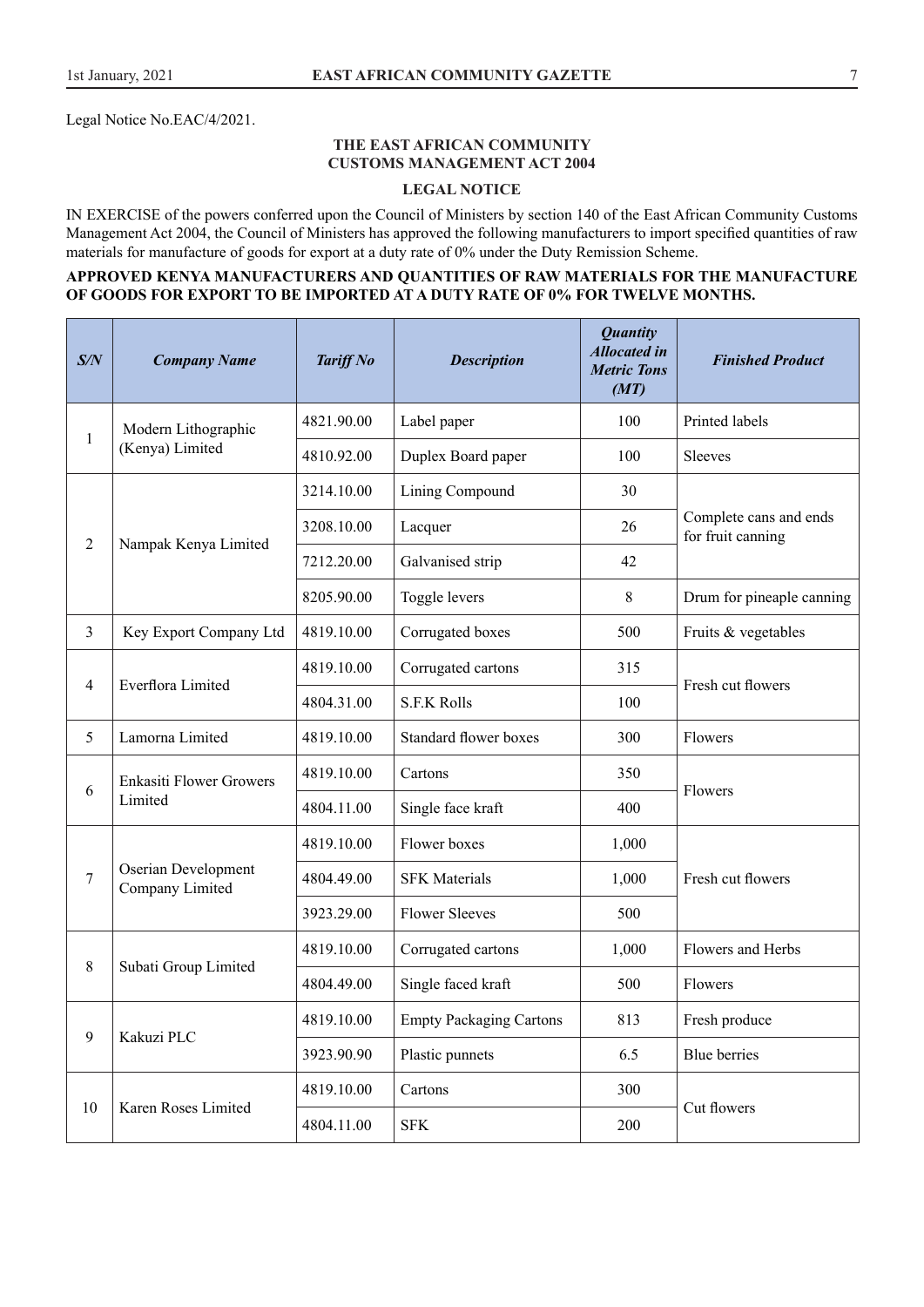| S/N | <b>Company Name</b>                   | <b>Tariff No</b> | <b>Description</b>                            | <b>Quantity</b><br><b>Allocated in</b><br><b>Metric Tons</b><br>(MT) | <b>Finished Product</b>                                |
|-----|---------------------------------------|------------------|-----------------------------------------------|----------------------------------------------------------------------|--------------------------------------------------------|
|     |                                       | 4804.11.00       | Kraft Liner                                   | 4,500                                                                |                                                        |
|     |                                       | 4804.41.00       | Kraft Liner                                   | 3,000                                                                |                                                        |
|     |                                       | 4804.51.00       | Kraft Liner                                   | 1,500                                                                |                                                        |
|     |                                       | 4805.19.00       | Fluting                                       | 4,000                                                                |                                                        |
|     |                                       | 4805.11.00       | semi chemical fluting                         | 1,000                                                                |                                                        |
| 11  | <b>Carton Manufactures</b><br>Limited | 4805.91.00       | WhiteTop                                      | 2,500                                                                | <b>Boxes</b>                                           |
|     |                                       | 4805.92.00       | WhiteTop                                      | 2,000                                                                |                                                        |
|     |                                       | 4805.24.00       | <b>Test Liner</b>                             | 100                                                                  |                                                        |
|     |                                       | 4805.25.00       | Test Liner                                    | 100                                                                  |                                                        |
|     |                                       | 1108.12.00       | Starch                                        | 300                                                                  |                                                        |
|     |                                       | 4810.92.00       | Duplex board                                  | 50                                                                   |                                                        |
|     | 12<br>Bilashaka Flowers Limited       | 4819.10.00       | Corrugated boxes                              | 220                                                                  | Stems of Fresh cut flowers                             |
|     |                                       | 4804.49.00       | <b>SKF</b>                                    | 200                                                                  |                                                        |
| 13  | Mau Flora Limited                     | 4819.10.00       | Corrugated boxes                              | 300                                                                  | Fresh cut flowers                                      |
|     |                                       | 4804.11.00       | Single Face Crafts                            | 188                                                                  |                                                        |
| 14  |                                       | 4819.10.00       | Corrugated boxes                              | 198                                                                  | Fresh cut flowers                                      |
|     | Big flowers PLC                       | 4804.11.00       | Single Face Crafts                            | 120                                                                  |                                                        |
| 15  | Uhuru Flowers Limited                 | 4819.10.00       | Corrugated boxes                              | 131                                                                  | Fresh cut flowers                                      |
|     |                                       | 4804.11.00       | Single Face Crafts                            | 107                                                                  |                                                        |
| 16  | Murara Plants Limited                 | 4819.10.00       | Corrugated boxes                              | 25                                                                   | Rooted/Unrooted cuttings                               |
|     |                                       | 8309.90.90       | Metal caps for glass jars                     | 700                                                                  |                                                        |
|     |                                       | 7612.90.90       | Rectangular cans of allu-<br>minium with lids | 300                                                                  |                                                        |
| 17  | Frigoken Limited                      | 7310.90.90       | Rectangular cans of steel<br>with lids        | 3,200                                                                | Processed french beans                                 |
|     |                                       | 0711.90.00       | Garnishing onions in bulk                     | 84                                                                   |                                                        |
|     |                                       | 4819.10.00       | Cartons/trays                                 | 700                                                                  |                                                        |
| 18  | <b>Bidco Africa Limited</b>           | 1701.99.10       | Sugar for industrial use                      | 300                                                                  | Carbonated soft drinks,<br>energy drinks, juice drinks |
| 19  | <b>Bidcoro Africa Limited</b>         | 1701.99.10       | Sugar for industrial use                      | 870                                                                  | Suntop soft drinks and<br>Sunquick concentrate         |

**The sale of the above finished products shall be subject to the following condition:**

**In the event that such goods are sold in the Customs Territory (EAC), such goods shall attract duties, levies and other charges provided in the EAC Common External Tariff.**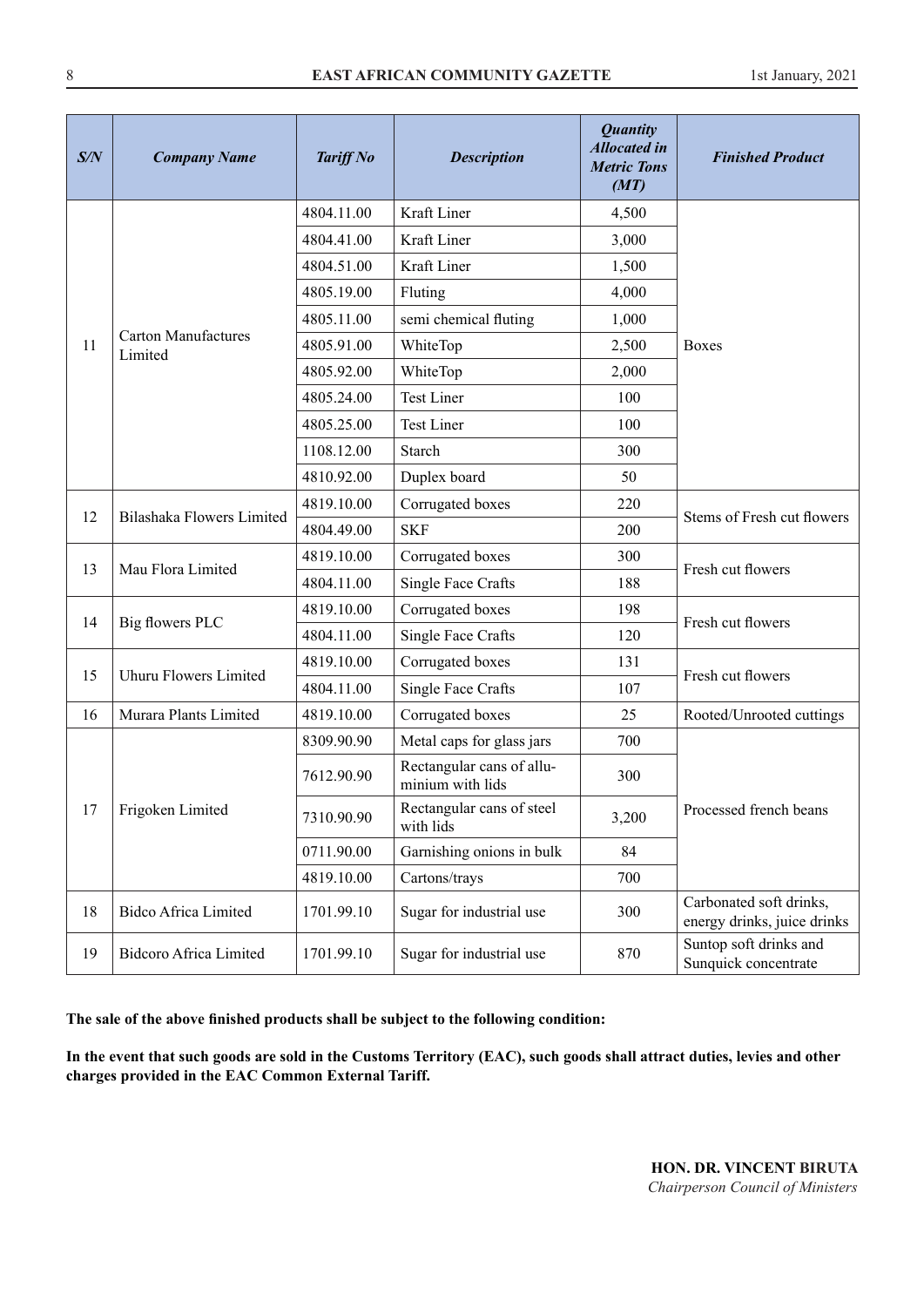Legal Notice No.EAC/5/2021.

#### **THE EAST AFRICAN COMMUNITY CUSTOMS MANAGEMENT ACT 2004**

## **LEGAL NOTICE**

IN EXERCISE of the powers conferred upon the Council of Ministers by section 140 of the East African Community Customs Management Act 2004, the Council of Ministers has approved the following manufacturer to import the specified quantities of inputs for the manufacture of footwear under the Duty Remission Scheme.

#### **APPROVED KENYA MANUFACTURER AND QUANTITIES OF INPUTS FOR THE MANUFACTURE OF FOOTWEAR TO BE IMPORTED AT A DUTY RATE OF 0% FOR TWELVE MONTHS.**

| S/N | Company<br><b>Name</b>                      | <b>Tariff No</b> | <b>Description</b>                                                                                                                                                                                                                                                                                                                           | <b>Quantity</b><br><b>Allocated in</b><br><b>Metric Tons</b><br>(MT) | <b>Finished</b><br><b>Product</b> |  |
|-----|---------------------------------------------|------------------|----------------------------------------------------------------------------------------------------------------------------------------------------------------------------------------------------------------------------------------------------------------------------------------------------------------------------------------------|----------------------------------------------------------------------|-----------------------------------|--|
|     |                                             | 6406.90.00       | Parts of footwear (including uppers whether or not<br>attached to soles other than outer soles); remov-<br>able in-soles, heel cushions and similar articles;<br>gaiters, leggings and similar articles, and parts<br>thereof                                                                                                                | 41.3                                                                 |                                   |  |
| 1   | Leather Indus-<br>tries of Kenya<br>Limited | 8207.90.00       | Interchangeable tools for hand tools, whether or<br>not poweroperated, or for machine-tools (for ex-<br>ample, for pressing, stamping, punching, tapping,<br>threading,<br>drilling, boring, broaching, milling, turning or<br>screw driving), including dies for drawing or<br>extruding metal, and rock drilling or earth<br>boring tools. | 76.6                                                                 | <b>COMPLETE</b><br><b>SHOES</b>   |  |
|     |                                             | 4417.00.00       | Shoe lasts                                                                                                                                                                                                                                                                                                                                   | 1.34                                                                 |                                   |  |
|     |                                             | 6406.20.00       | Outer soles and heels, of rubber or plasticss                                                                                                                                                                                                                                                                                                | 6.24                                                                 |                                   |  |

**HON. DR. VINCENT BIRUTA**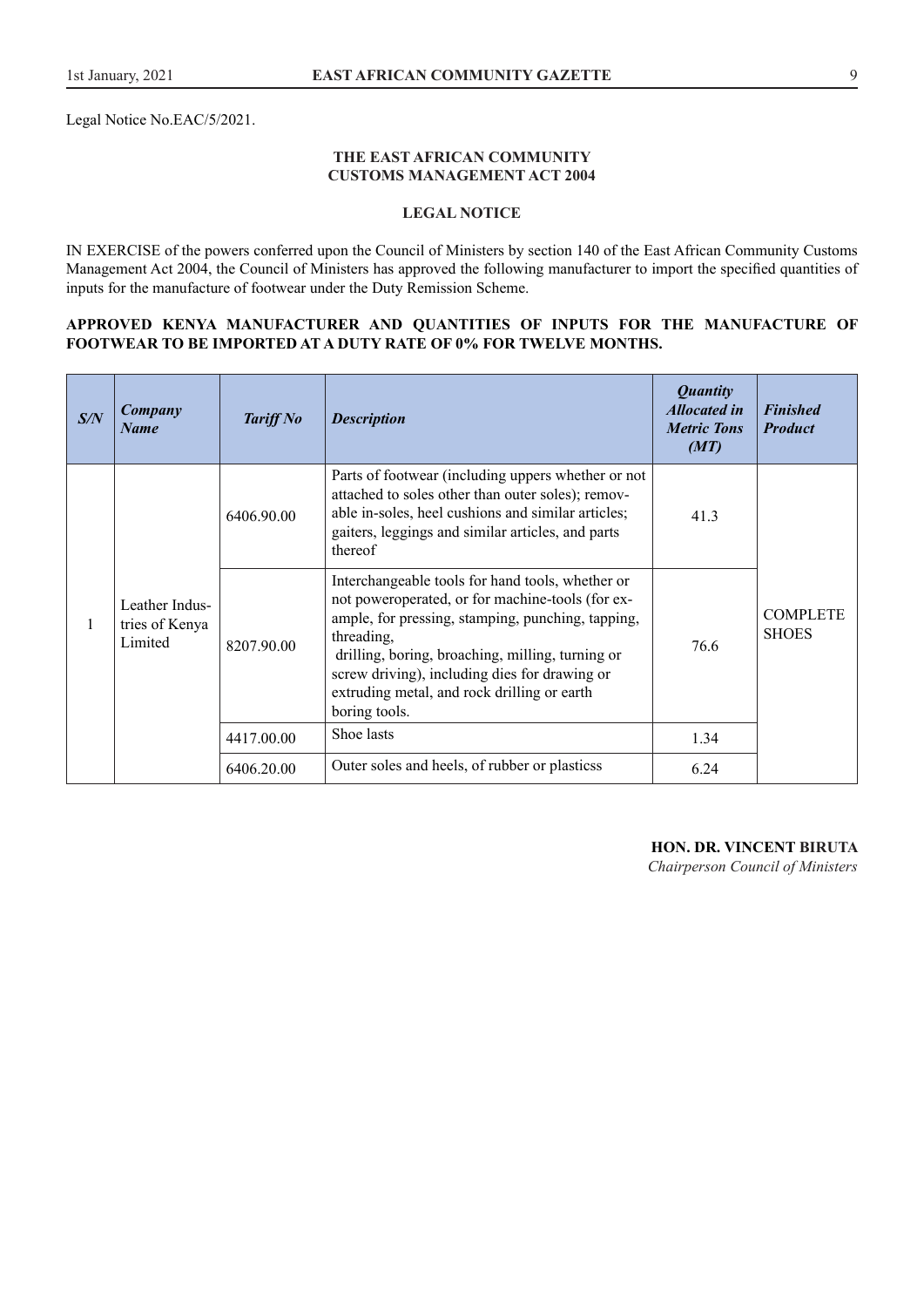Legal Notice No.EAC/6/2021.

#### **THE EAST AFRICAN COMMUNITY CUSTOMS MANAGEMENT ACT 2004**

# **LEGAL NOTICE**

IN EXERCISE of the powers conferred upon the Council of Ministers by section 140 of the East African Community Customs Management Act 2004, the Council of Ministers has approved the following manufacturer to import the specified quantities of inputs for the manufacture of textiles (Garments) under the Duty Remission Scheme.

#### **APPROVED KENYA MANUFACTURER AND QUANTITIES OF INPUTS FOR THE MANUFACTURE OF TEXTILES (GARMENTS) TO BE IMPORTED AT A DUTY RATE OF 0% FOR TWELVE MONTHS.**

| S/N | Company<br><b>Name</b> | <b>Tariff No</b> | <b>Description</b>         | <i><b>Quantity</b></i><br><b>Allocated in</b><br><b>Metric Tons</b><br>(MT) | <b>Finished Product</b>                                                                                                                                                                                                                                   |
|-----|------------------------|------------------|----------------------------|-----------------------------------------------------------------------------|-----------------------------------------------------------------------------------------------------------------------------------------------------------------------------------------------------------------------------------------------------------|
|     | Arax Mills<br>Limited  | 5402.33.00       | Textured Yarn of polyester | 700                                                                         | Pocketing fabric used in garments<br>for pockets, Netted fabric used in<br>reflector jackets, Derek used to make<br>Track suits for school uniform, Fine<br>knit used to make sports uniform for<br>school & lining fabric used as lining<br>in garments. |

#### **HON. DR. VINCENT BIRUTA**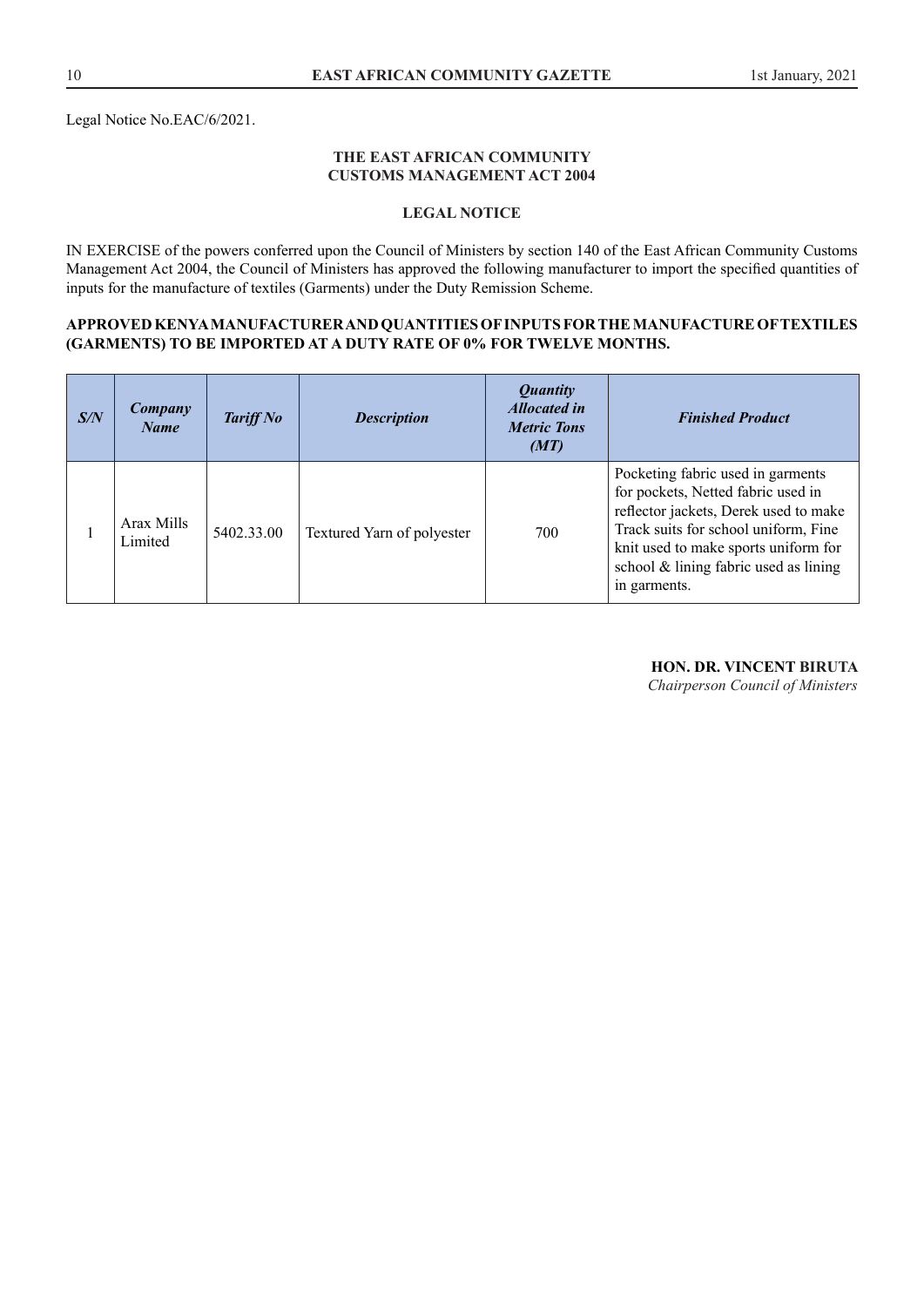Legal Notice No.EAC/7/2021.

#### **THE EAST AFRICAN COMMUNITY CUSTOMS MANAGEMENT ACT 2004**

## **LEGAL NOTICE**

IN EXERCISE of the powers conferred upon the Council of Ministers by section 140 of the East African Community Customs Management Act 2004, the Council of Ministers has approved the following manufacturer to import the specified quantities of inputs used in manufacture of automotive filters to be imported under the Duty Remission Scheme.

#### **APPROVED KENYA MANUFACTURER AND QUANTITIES OF INPUTS FOR THE MANUFACTURE OF AUTOMOTIVE FILTERS TO BE IMPORTED AT DUTY RATE OF 0% FOR TWELVE MONTHS.**

| S/N          | <b>Company Name</b> | <b>Tariff No</b> | <b>Description</b>                                    | <b>Quantity Allocated</b><br>in Metric Tons (MT) | <b>Finished Product</b>    |
|--------------|---------------------|------------------|-------------------------------------------------------|--------------------------------------------------|----------------------------|
|              |                     | 3909.50.00       | Polyurethane                                          | 18                                               |                            |
|              |                     | 4016.93.00       | Rubber seals and Dust rubber                          | 40                                               |                            |
|              |                     | 3506.91.00       | Polymide adhesive                                     | 15                                               | Oil, Fuel & Air<br>Filters |
|              | Unifilters Ken-     | 7320.90.00       | Spring for Filters                                    | 5                                                |                            |
|              |                     | 7225.30.00       | Oil and Pickled coils                                 | 100                                              |                            |
|              |                     | 5603.94.00       | Non-woven media                                       | 15                                               |                            |
| $\mathbf{1}$ | ya Limited          | 7314.50.00       | <b>Expanded Metal sheet</b>                           | 150                                              |                            |
|              |                     | 7212.20.00       | Flat rolled iron(SGCD)                                | 120                                              |                            |
|              |                     | 7210.30.00       | Flat rolled non alloy steel (EGI Galvanised<br>Coils) | 150                                              |                            |
|              |                     | 3926.90.90       | Other articles of plastic                             | 25                                               |                            |
|              |                     | 3506.10.00       | Filter adhesive glue                                  | 40                                               |                            |
|              |                     | 7209.17.00       | <b>CRC Coils</b>                                      | 100                                              |                            |

**HON. DR. VINCENT BIRUTA** *Chairperson Council of Ministers*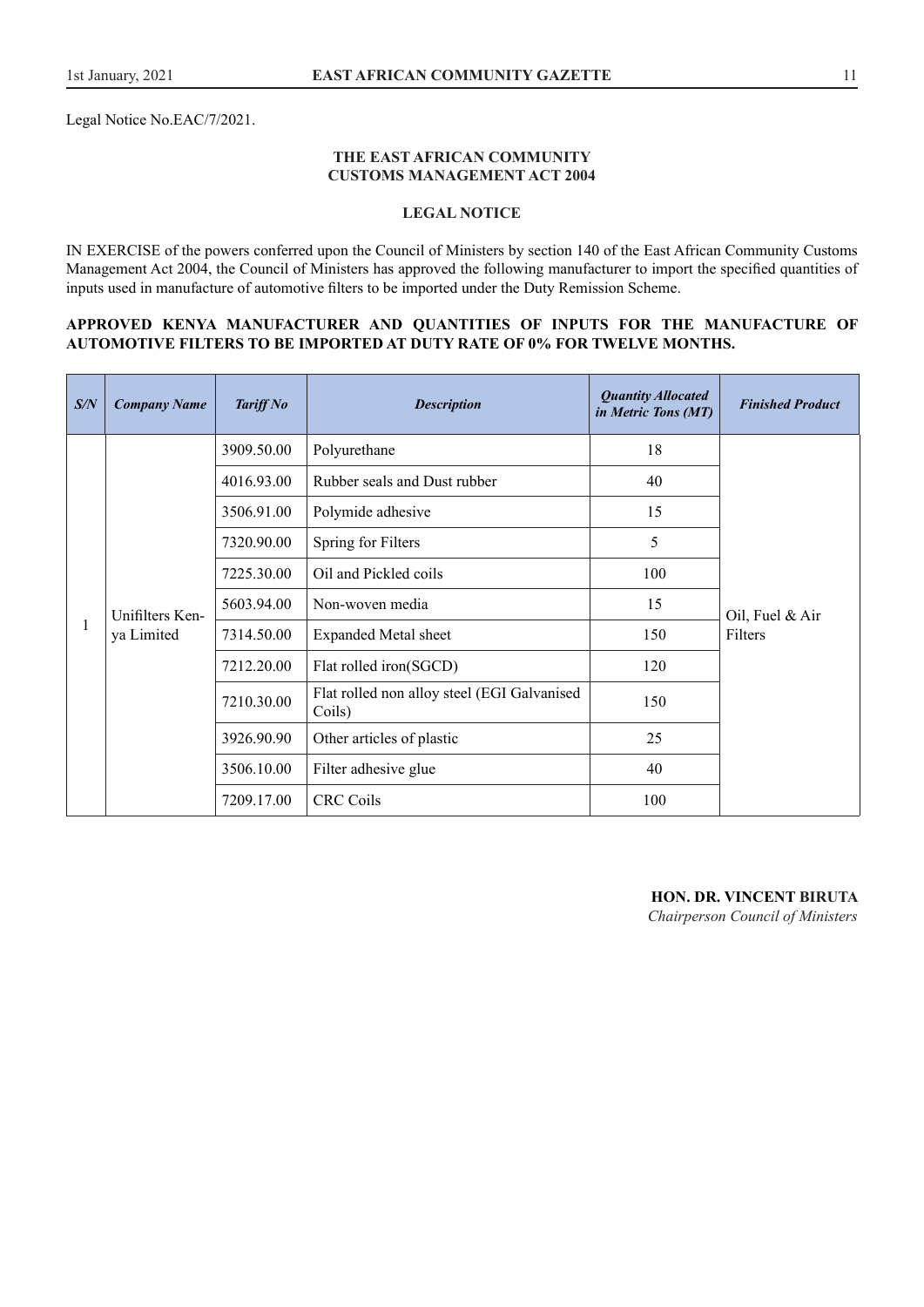Legal Notice No.EAC/8/2021.

### **THE EAST AFRICAN COMMUNITY CUSTOMS MANAGEMENT ACT 2004**

#### **LEGAL NOTICE**

IN EXERCISE of the powers conferred upon the Council of Ministers by Section 140 of the East African Community Customs Management Act 2004, the Council of Ministers has approved the following Manufacturers to import specified quantities of Raw Materials used in the manufacture of Leaf Springs, Bolts and Nuts to be imported under the Duty Remission Scheme.

#### **APPROVED KENYA MANUFACTURERS AND QUANTITIES OF RAW MATERIALS USED FOR THE MANUFACTURE OF LEAF SPRINGS, BOLTS AND NUTS TO BE IMPORTED AT DUTY RATE OF 0% FOR TWELVE MONTHS**

| S/N | <b>Company Name</b>                 | <b>Tariff No</b> | <b>Description</b>                 | <i>Quantity</i><br><b>Allocated in</b><br><b>Metric Tons</b><br>(MT) | <b>Finished Product</b>                                                                                                                                                                         |
|-----|-------------------------------------|------------------|------------------------------------|----------------------------------------------------------------------|-------------------------------------------------------------------------------------------------------------------------------------------------------------------------------------------------|
|     | <b>Auto Ancilaries</b><br>Limited   | 7228.30.00       | Flat bars                          | 4,000                                                                | Auto mobile leaf springs                                                                                                                                                                        |
|     |                                     | 7228.50.00       | Round bars                         | 300                                                                  | U-Bolts and Nuts                                                                                                                                                                                |
| 2   | Auto Springs East<br>Africa Limited | 7228.30.00       | Spring steel flat bar              | 2,000                                                                | Leaf strings, assemblies, chiesel plough,<br>chisel plough point, cultivator point,<br>shackle plates, tines, shredder bladdes,<br>Gyro mower, blades, reversible points,<br>direct drill poins |
|     |                                     | 7228.50.00       | Cold drawn round<br>& Hexagon bars | 250                                                                  | Centre bolts, U Bolts, wheel studs, axle<br>studs, shackle pins, nuts, pins, sleeves                                                                                                            |

**HON. DR. VINCENT BIRUTA**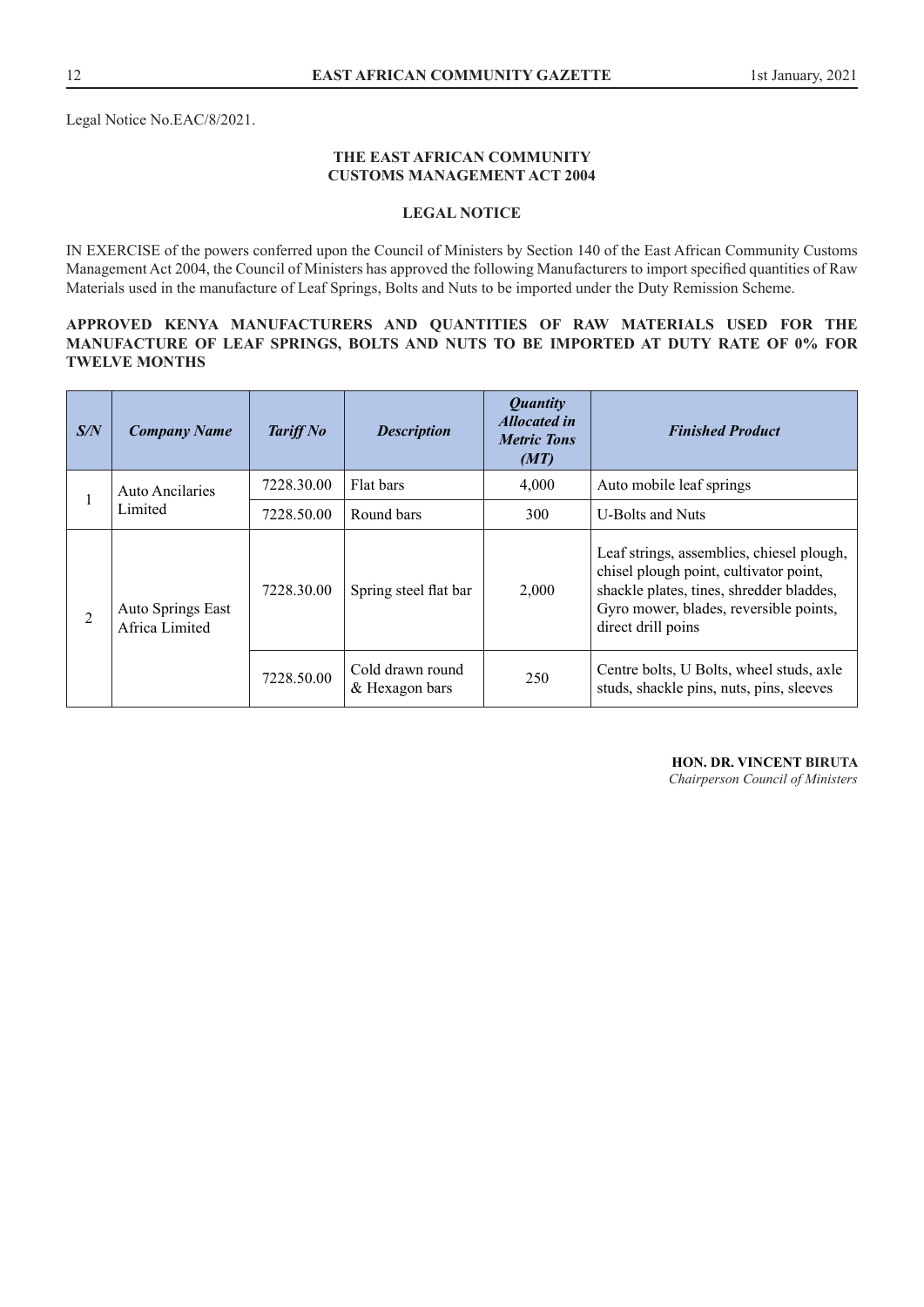Legal Notice No.EAC/9/2021.

#### **THE EAST AFRICAN COMMUNITY CUSTOMS MANAGEMENT ACT 2004**

#### **LEGAL NOTICE**

IN EXERCISE of the powers conferred upon the Council of Ministers by Section 140 of the East African Community Customs Management Act 2004, the Council of Ministers has approved the following Manufacturers to import specified quantities of Raw Materials used in the manufacture of Baby Diapers and Sanitary Pads to be imported under the Duty Remission Scheme.

#### **APPROVED KENYA MANUFACTURERS AND QUANTITIES OF RAW MATERIALS USED FOR THE MANUFACTURE OF BABY DIAPERS AND SANITARY PADS TO BE IMPORTED AT DUTY RATE OF 0% FOR TWELVE MONTHS**

| S/N            | <b>Company Name</b>                         | <b>Tariff No</b> | <b>Description</b>                                  | <b>Quantity</b><br><b>Allocated in</b><br><b>Metric Tons</b><br>(MT) | <b>Finished</b><br><b>Product</b> |  |
|----------------|---------------------------------------------|------------------|-----------------------------------------------------|----------------------------------------------------------------------|-----------------------------------|--|
| 1              | UR Home International<br>(KENYA) Limited    | 5603.11.00       | Non-woven                                           | 2,830                                                                | 74                                |  |
|                |                                             | 3906.90.00       | Super absorbent resin                               | 3,221                                                                |                                   |  |
|                |                                             | 5402.44.00       | Spandex<br>Polyethylene film<br>3920.10.90<br>1,565 |                                                                      |                                   |  |
|                |                                             |                  |                                                     |                                                                      |                                   |  |
|                |                                             | 3506.91.00       | Adhesive                                            | 720                                                                  | Baby                              |  |
|                |                                             | 3919.10.00       | Self-adhesive tape                                  | 105                                                                  |                                   |  |
|                |                                             | 6305.33.00       | Baby diaper packaging bags                          | 770                                                                  |                                   |  |
|                |                                             | 3919.90.10       | Magica frontal tape                                 | 226                                                                  |                                   |  |
|                |                                             | 4803.00.00       | Wet strength paper                                  | 770                                                                  |                                   |  |
|                |                                             | 4703.21.00       | Fluff pulp                                          | 5,640                                                                |                                   |  |
|                | Interconsumer<br>Products Limited           | 3921.19.10       | Top Sheet Perforated Philic                         | 44.6                                                                 |                                   |  |
|                |                                             | 4703.21.00       | Fluff                                               | 190.5                                                                |                                   |  |
|                |                                             | 3906.90.00       | 50<br><b>SAP Polymers</b><br>Tissue<br>39.6         |                                                                      |                                   |  |
|                |                                             | 4803.00.00       |                                                     |                                                                      |                                   |  |
| $\overline{2}$ |                                             | 3920.10.10       | Back sheet poly wrappers poly                       | 50                                                                   | Sanitary<br>Pads                  |  |
|                |                                             | 5603.11.90       | Acquisition Distribution Layer (ADL)                | 15                                                                   |                                   |  |
|                |                                             | 4810.99.00       | Release Paper for Back Sheet                        | 40                                                                   |                                   |  |
|                |                                             | 3919.10.00       | Lead Tape                                           | 16.4                                                                 |                                   |  |
|                |                                             | 3506.91.00       | Adhesive positioning (glue)                         | 14                                                                   |                                   |  |
| 3              | African Cotton<br><b>Industries Limited</b> | 3921.19.10       | Top Sheet Perforated Philic                         | 45                                                                   |                                   |  |
|                |                                             | 4703.21.00       | Fluff                                               | 190.5                                                                |                                   |  |
|                |                                             | 3906.90.00       | <b>SAP Polymers</b>                                 | 25.2                                                                 |                                   |  |
|                |                                             | 4803.00.00       | Tissue<br>39.6                                      |                                                                      | Sanitary                          |  |
|                |                                             | 3920.10.10       | Back sheet Poly wrapper Poly                        | 7.4                                                                  | Pads                              |  |
|                |                                             | 4810.99.00       | Release Paper for Back Sheet                        | 20                                                                   |                                   |  |
|                |                                             | 3919.10.00       | Lead Tape                                           | 16.4                                                                 |                                   |  |
|                |                                             | 3506.91.00       | Adhesive positioning (glue)                         | 14                                                                   |                                   |  |

**HON. DR. VINCENT BIRUTA** *Chairperson Council of Ministers*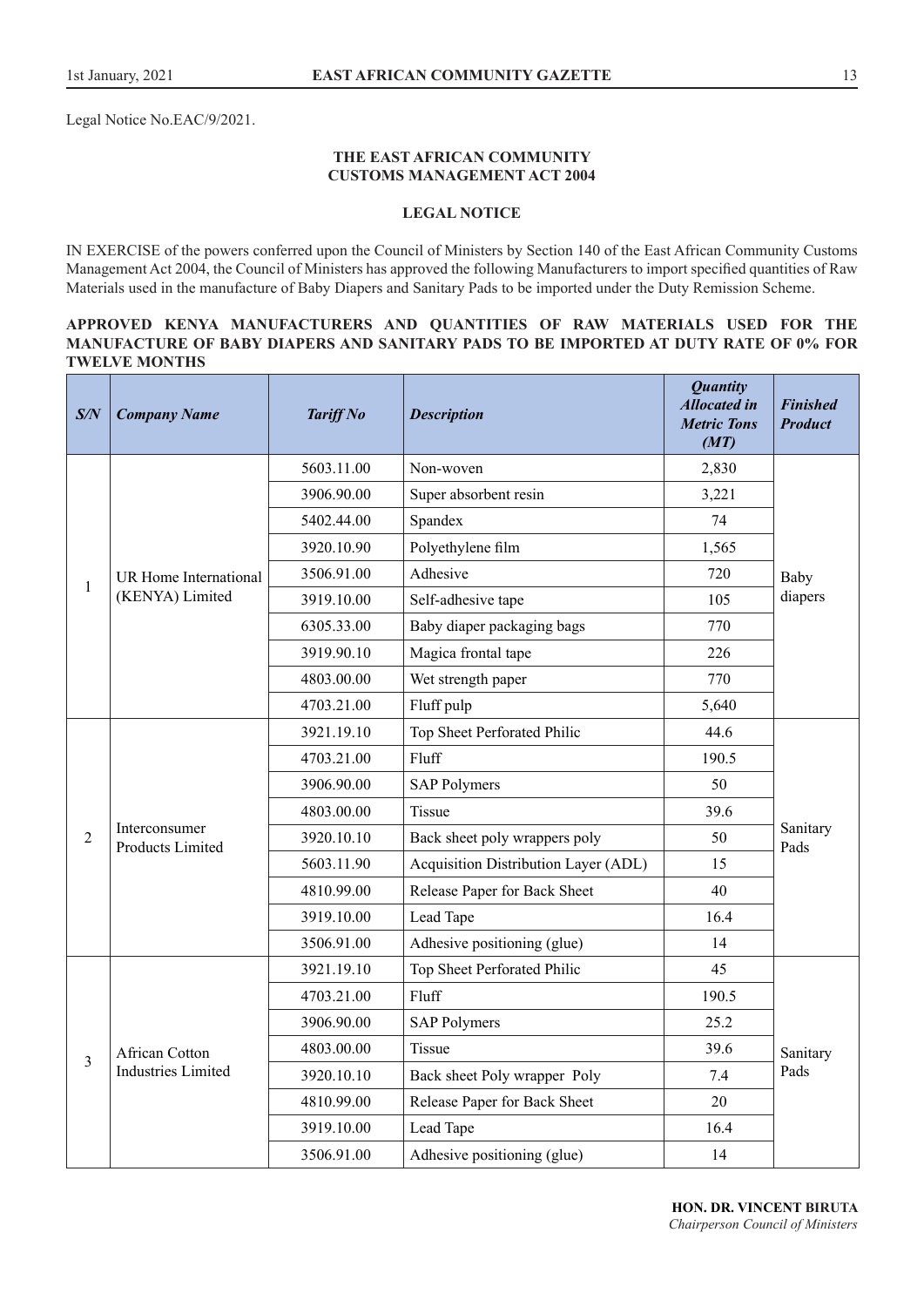## **THE EAST AFRICAN COMMUNITY CUSTOMS MANAGEMENT ACT 2004**

## **LEGAL NOTICE**

IN EXERCISE of the powers conferred upon the Council of Ministers by section 140 of the East African Community Customs Management Act 2004, the Council of Ministers has approved the following Manufacturer to import the specified quantities of of raw materials for the manufacture of essential medical products and supplies – face / surgical masks under the Duty Remission Scheme.

#### **APPROVED KENYA MANUFACTURER AND QUANTITIES OF RAW MATERIALS FOR THE MANUFACTURE OF ESSENTIAL MEDICAL PRODUCTS AND SUPPLIES – FACE / SURGICAL MASKS AT A DUTY RATE OF 0% UP TO 30TH JUNE, 2021**

| S/N | <b>Company Name</b>              | <b>Tariff No</b> | <b>Description</b>        | <b>Quantity</b><br><b>Allocated in</b><br><b>Metric Tons</b><br>(MT) | <b>Finished Product</b>          |  |
|-----|----------------------------------|------------------|---------------------------|----------------------------------------------------------------------|----------------------------------|--|
| 1   | Nairobi Enter-<br>prises Limited | 5603.11.00       | Non woven fabric          | 150                                                                  | Surgical face mask and coveralls |  |
|     |                                  | 5603.12.00       | Meltblown non woven       | 150                                                                  | KN95 face mask and coveralls     |  |
|     |                                  | 5603.13.00       | Spun lace non woven       | 82                                                                   | Surgical face mask and coveralls |  |
|     |                                  | 5603.14.00       | Spun bound non woven      | 82                                                                   | KN95 face mask and coveralls     |  |
|     |                                  | 5607.50.00       | Nose bridge doubl elastic | 24                                                                   | Surgical face mask               |  |
|     |                                  | 3920.99.90       | Nose wire                 | 24                                                                   |                                  |  |
|     |                                  | 7217.90.00       | Nose bridge               | 24                                                                   | KN95 face mask                   |  |
|     |                                  | 5806.32.00       | Non woven                 | 21                                                                   |                                  |  |
|     |                                  | 5604.10.00       | Elastic                   | 21                                                                   | Surgical face mask               |  |
|     |                                  | 5603.91.00       | Non woven hot air fabric  | 30                                                                   |                                  |  |
|     |                                  | 5603.92.00       | Non woven hot air cotton  | 30                                                                   | KN95 face mask                   |  |
|     |                                  | 5603.93.00       | Non woven hot air         | 30                                                                   |                                  |  |
|     |                                  | 5603.94.00       | Non woven hot air         | 30                                                                   |                                  |  |

**HON. DR. VINCENT BIRUTA**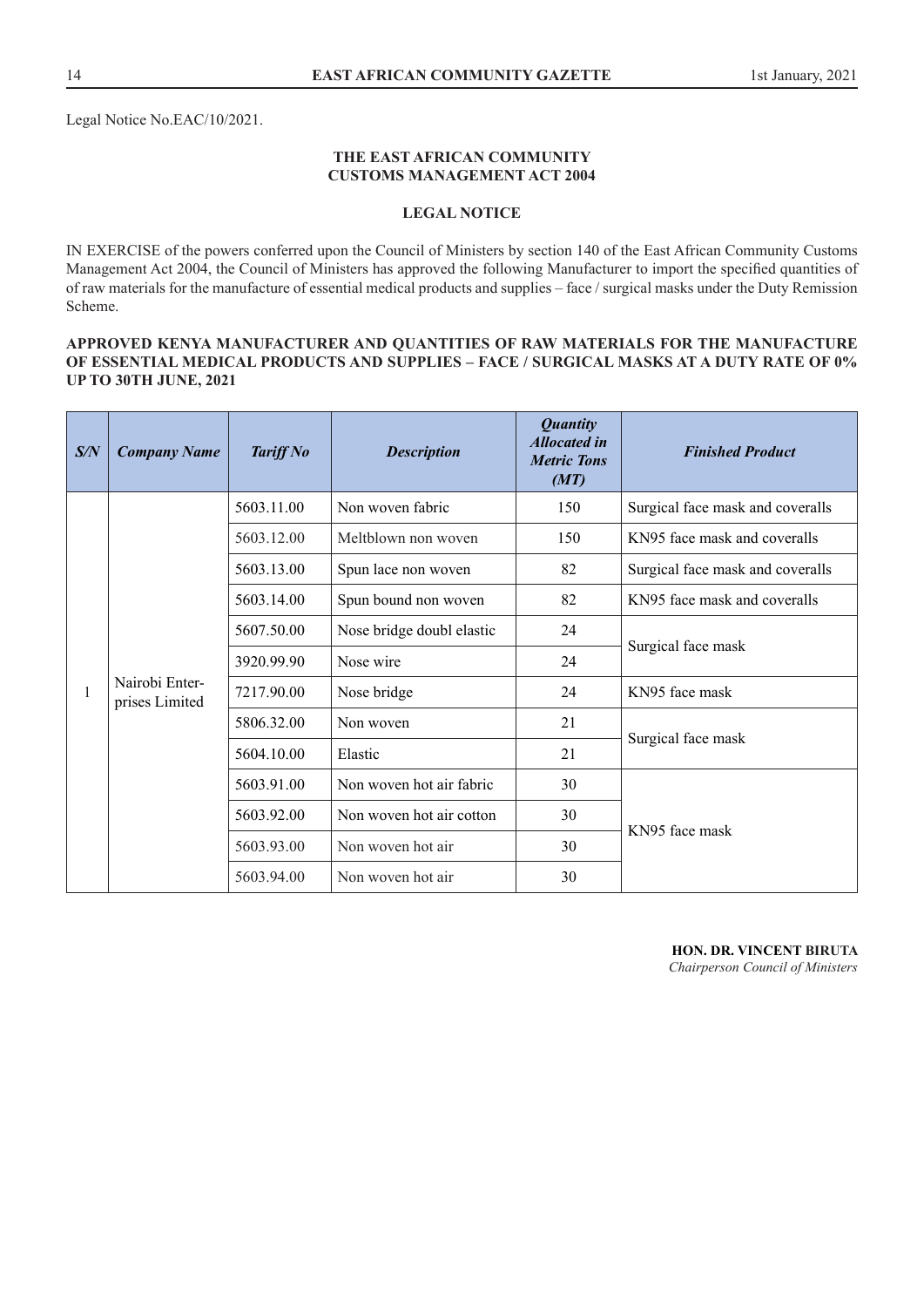Legal Notice No. EAC/11/2021.

#### **THE EAST AFRICAN COMMUNITY CUSTOMS MANAGEMENT ACT 2004**

#### **LEGAL NOTICE**

IN EXERCISE of the powers conferred upon the Council of Ministers by section 140 of the East African Community Customs Management Act 2004, the Council of Ministers has approved the following manufacturer to import the specified quantities of Wheat Grain for the manufacture of Wheat flour, Bran and Pollard under the Duty Remission Scheme.

# **APPROVED KENYA MANUFACTURER AND QUANTITIES OF WHEAT GRAIN FOR THE MANUFACTURE OF WHEAT FLOUR, BRAN AND POLLARD TO BE IMPORTED AT A DUTY RATE OF 10% UNDER DUTY REMIS-SION SCHEME UP TO 30TH JUNE, 2021**

| $\mathbf{S/N}$ | <b>Company Name</b>                   | <b>Tariff No</b> | <b>Description</b> | <i><b>Quantity</b></i><br><b>Allocated in</b><br><b>Metric Tons</b><br>(MT) | <b>Finished Product</b>       |
|----------------|---------------------------------------|------------------|--------------------|-----------------------------------------------------------------------------|-------------------------------|
|                | <b>Kenblest Processors</b><br>Limited | 1001.99.10       | Hard Wheat         | 6.000                                                                       | Wheat flour, Bran and Pollard |
|                |                                       | 1001.99.90       | Other wheat        | 30,000                                                                      |                               |

# **HON. DR. VINCENT BIRUTA**